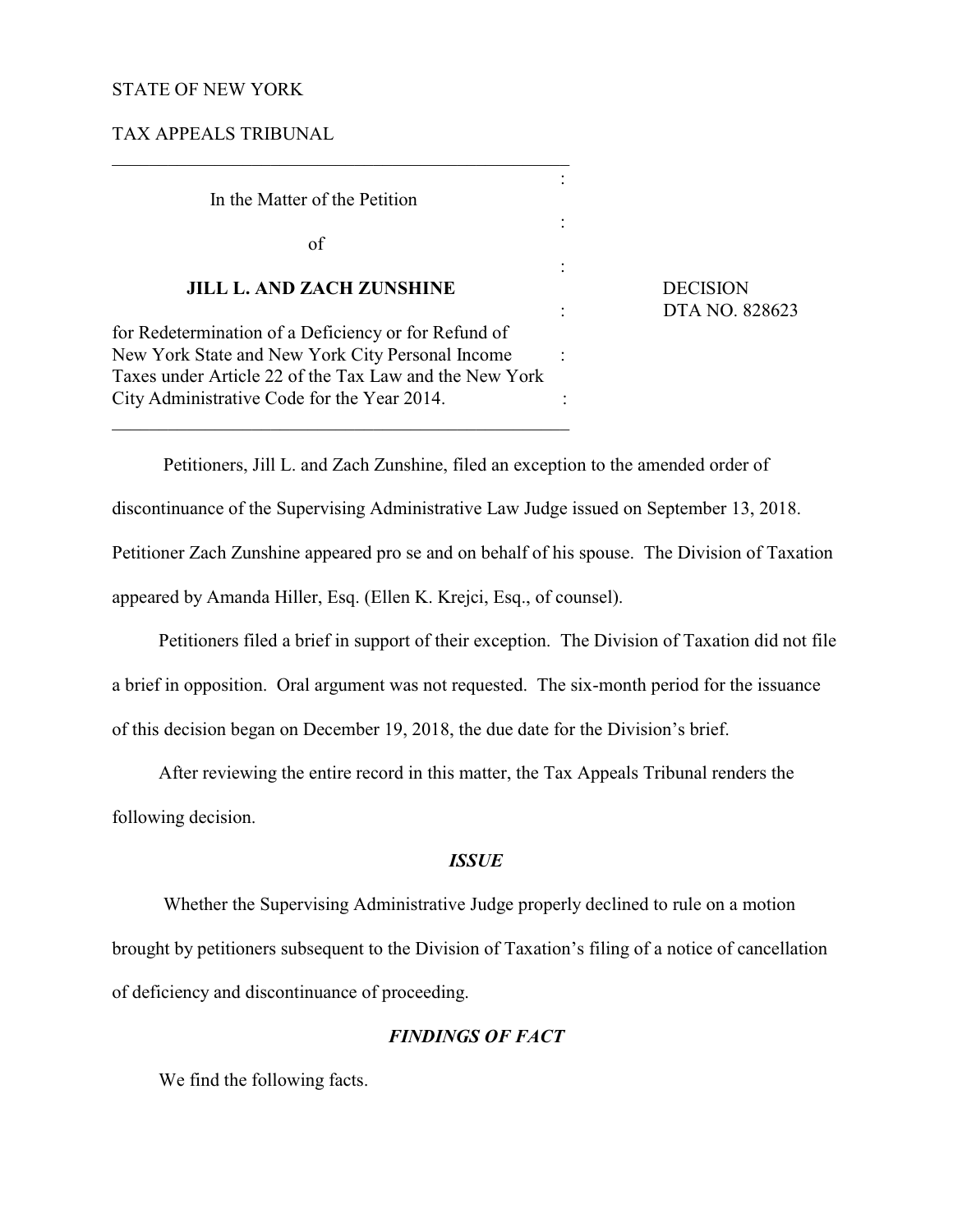1. On March 13, 2018, petitioners, Jill L. and Zach Zunshine, filed a petition in the Division of Tax Appeals in protest of a notice of deficiency dated March 9, 2018. The notice asserted \$2,320.00 in additional New York State and New York City income tax due, plus interest, for the year 2014.

2. The Division of Taxation (Division) subsequently filed a notice of cancellation of deficiency and discontinuance of proceeding (notice of cancellation), dated June 13, 2018, thereby canceling the March 9, 2018 notice of deficiency.

3. On June 29, 2018, petitioners filed a motion for sanctions and to compel discovery. The motion for sanctions sought sanctions against the Division's representative for asserted inappropriate professional conduct. The motion to compel discovery sought answers to a request for admissions previously served upon the Division. The request for admissions sought admissions related to the validity of the notice of deficiency. The request is also relevant to petitioners' motion for sanctions.

4. By letter dated July 2, 2018, the Supervising Administrative Law Judge advised petitioners that, in light of the Division's notice of cancellation, petitioners' request for admissions was moot. The letter further advised that the Division of Tax Appeals lacks authority to sanction an attorney as sought in the motion. The Supervising Administrative Law Judge also returned the original of petitioners' motion with the letter. The Division of Tax Appeals retained a copy of the motion for its files.

5. On August 20, 2018, the Supervising Administrative Law Judge issued an order of discontinuance, which ordered the cancellation of the assessment and the discontinuance of the proceeding, with prejudice. As stated therein, the order of discontinuance was the final judgment in the matter for purposes of Tax Law § 3030 (i.e., a motion for costs).

-2-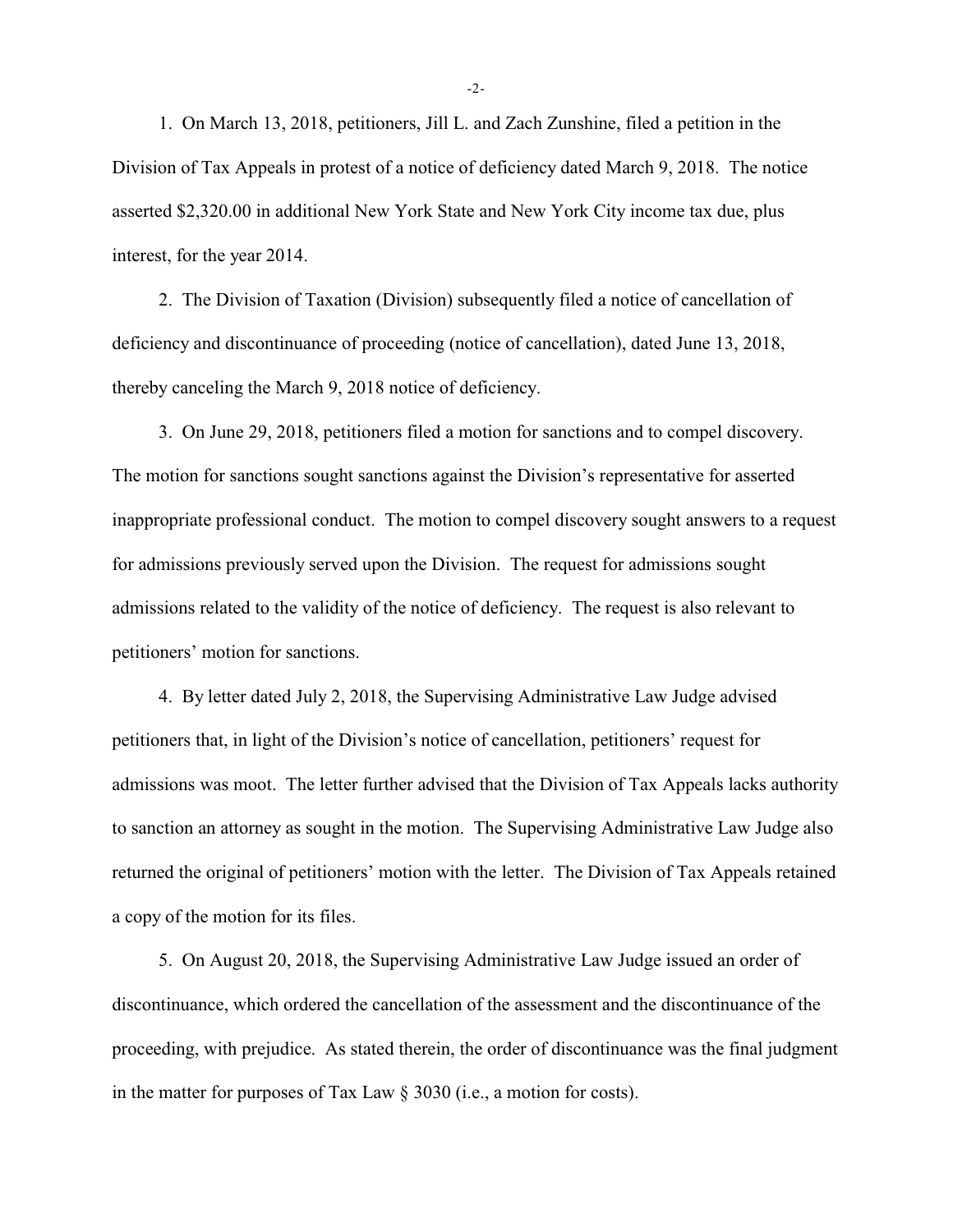6. On September 13, 2018, the Supervising Administrative Law Judge issued an amended order of discontinuance to correct an error in the August 20, 2018 order. Other than the correction, the amended order was, in substance, identical to the original.

### *ARGUMENTS ON EXCEPTION*

Petitioners contend that the Supervising Administrative Law Judge erred in not ruling on the motion. Petitioners assert that the Supervising Administrative Law Judge thus deprived them of their right to appeal the ruling. Petitioners also argue that courts have inherent power to sanction litigants appearing in front of them and that the Division of Tax Appeals is a court with such authority.

#### *OPINION*

Although petitioners take exception to the order of discontinuance, which was the final judgment in this matter, their complaint is not with the substance of that order, but with the Supervising Administrative Law Judge's decision not to rule on their motion.

We agree with petitioners that the Supervising Administrative Law Judge incorrectly declined to rule on the motion. Considering that the motion was filed after the notice of discontinuance, it is understandable that the Supervising Administrative Law Judge might deem it reasonable to respond by letter, as he did. Strictly speaking, however, the matter was still open, as the order of discontinuance had not yet been issued.

Although the Supervising Administrative Law Judge did not issue an order on the motion, his opinion as to its merits is clearly set forth in the letter. Hence, there is no need to remand this matter for an order on the motion. Rather, given the circumstances, we deem the letter to be a denial of the motion included within the amended order of discontinuance.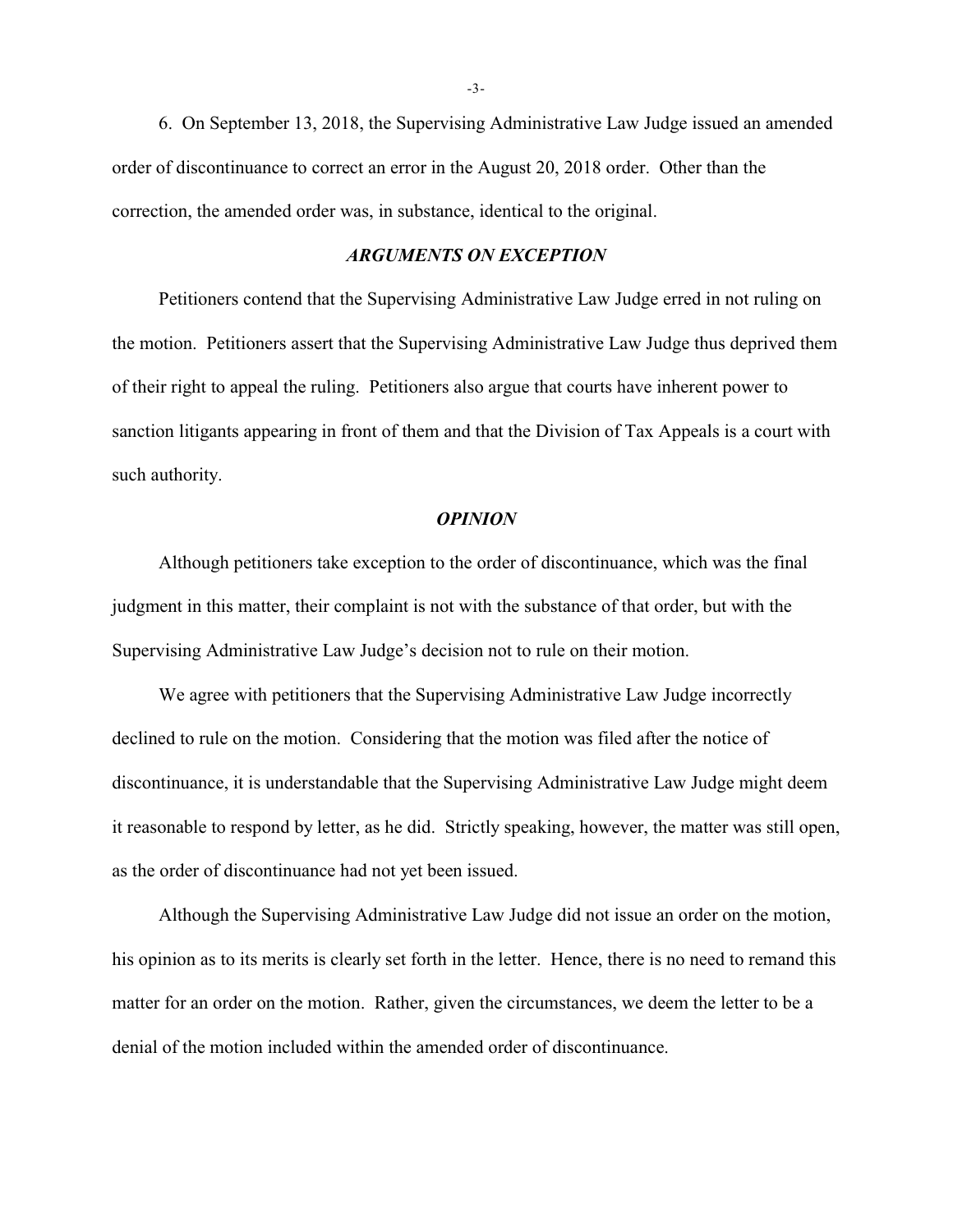As to the merits of the motion, we agree with the Supervising Administrative Law Judge that the motion for sanctions is beyond our authority. This Tribunal's jurisdiction is statutorily defined and cannot be extended in the absence of legislation (*see Matter of Scharff*, Tax Appeals Tribunal, October 4, 1990, *revd on other grounds sub nom Matter of New York State Dept. of Taxation & Fin. v Tax Appeals Trib.*, 151 Misc 2d 326 [1991]; *Matter of Hooper*, Tax Appeals Tribunal, July 1, 2010). The authority to impose sanctions against the Division of Taxation has not been delegated to us (*cf*. Tax Law § 3030 [taxpayers who prevail in an administrative proceeding may be awarded costs under certain circumstances]).

 The motion to compel answers to the request for admissions is moot given our lack of authority regarding sanctions and the cancellation of the deficiency.

Accordingly, it is ORDERED, ADJUDGED and DECREED that:

- 1. The exception of Jill L. and Zach Zunshine is denied; and
- 2. The amended order of discontinuance, dated September 13, 2018, is affirmed.